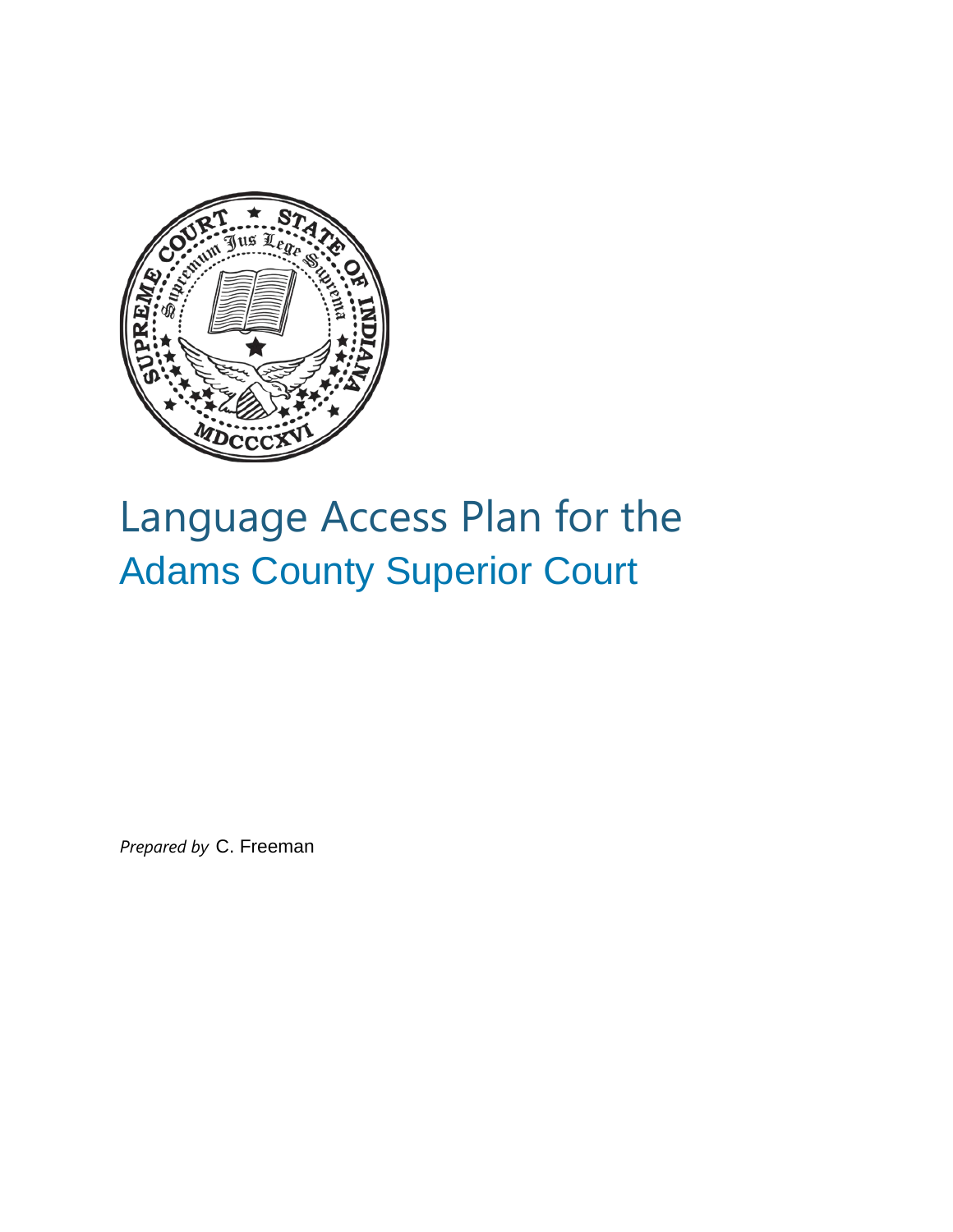

Indiana Supreme Court Office of Judicial Administration Local Language Access Plan

## Date Completed:

| <b>Court Information</b>   |                                              |  |  |  |  |  |
|----------------------------|----------------------------------------------|--|--|--|--|--|
| Court name                 | ADAMS COUNTY SUPERIOR COURT                  |  |  |  |  |  |
| Court address              | <b>122 SOUTH THIRD STREET</b>                |  |  |  |  |  |
| <b>DECATUR</b><br>City     | Indiana<br>46733<br>Zip code<br><b>State</b> |  |  |  |  |  |
|                            |                                              |  |  |  |  |  |
| <b>Contact Information</b> |                                              |  |  |  |  |  |
| Contact name               | <b>CARRIE FREEMAN</b>                        |  |  |  |  |  |
| Contact title              | <b>COURT ADMINISTRATOR</b>                   |  |  |  |  |  |
| Court name:                | ADAMS COUNTY SUPERIOR COURT                  |  |  |  |  |  |

Telephone: 260-724-5347

Contact email: CFREEMAN@CO.ADAMS. IN.US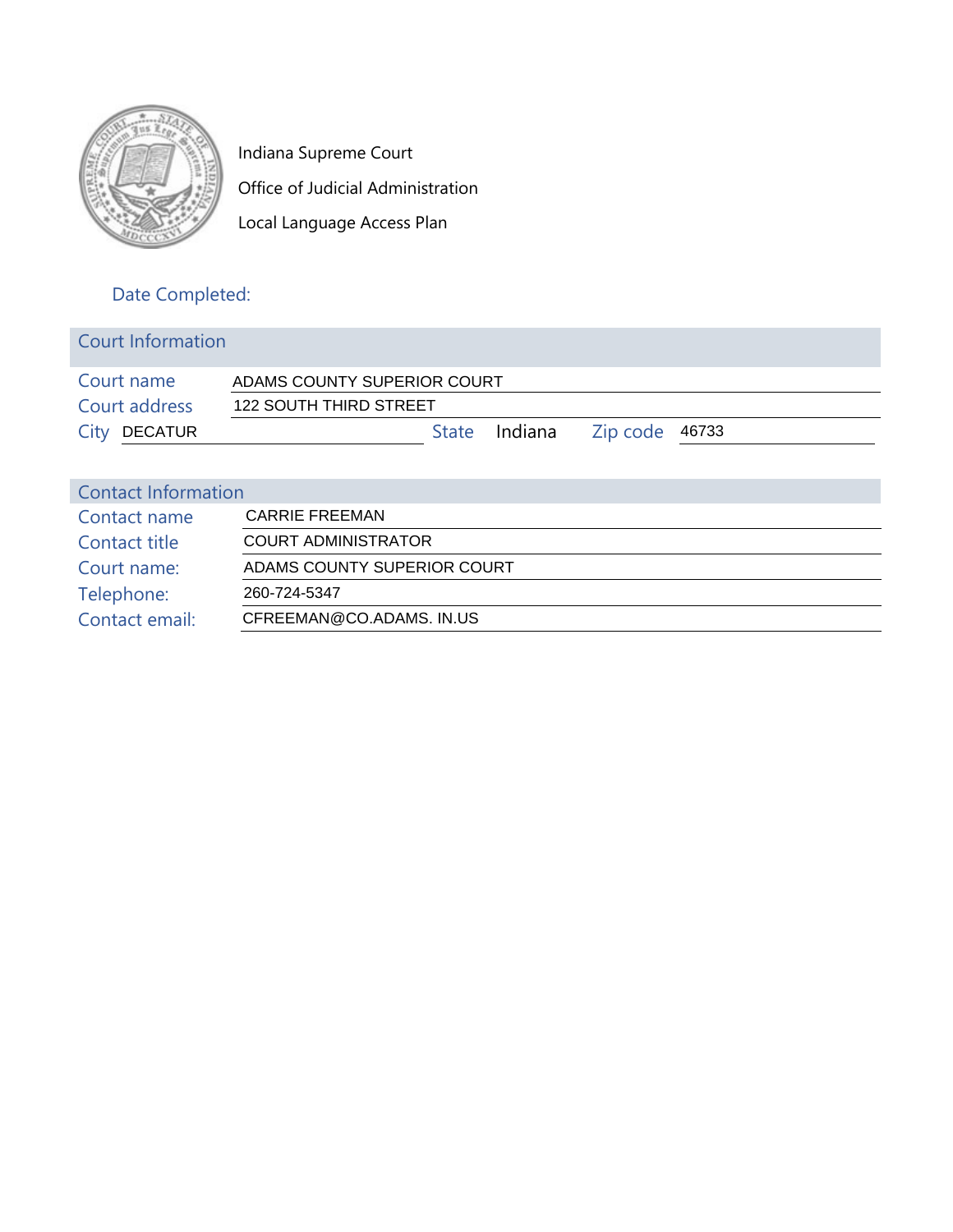#### Table of Contents

| <b>INTRODUCTION</b>                                                      |                |
|--------------------------------------------------------------------------|----------------|
| I. LEGAL BASIS FOR THE PROVISION OF LANGUAGE ACCESS SERVICES             | 1              |
| Н.<br><b>NEEDS ASSESSMENT, DATA COLLECTION, AND EARLY IDENTIFICATION</b> | $\overline{2}$ |
| <b>LOCAL CONTACT PERSON</b><br>А.                                        | $\overline{2}$ |
| <b>B. STATE CONTACT PERSON</b>                                           | $\overline{2}$ |
| C. LEP POPULATION ESTIMATES FOR COUNTY                                   | $\overline{2}$ |
| D. EARLY AND ONGOING IDENTIFICATION OF LANGUAGE NEEDS                    | 3              |
| Ш.<br><b>LANGUAGE ACCESS IN COURT PROCEEDINGS</b>                        | 5              |
| <b>IV. LANGUAGE ACCESS OUTSIDE COURT PROCEEDINGS</b>                     | 7              |
| $\mathbf{V}_{\cdot}$<br><b>TRANSLATION</b>                               | 8              |
| <b>VI. TRAINING FOR COURT STAFF AND JUDICIAL OFFICERS</b>                | 8              |
| <b>VII. PUBLIC NOTICE, OUTREACH, AND DISSEMINATION</b>                   | 9              |
| <b>VIII. LANGUAGE ACCESS PLAN AND SERVICES MONITORING</b>                | 10             |
| IX. LOCAL COMPLAINT MECHANISM                                            | 11             |
| X. LANGUAGE ACCESS PLAN OVERSIGHT                                        | 12             |
| <b>APPENDIX A - DEFINITIONS</b>                                          | 13             |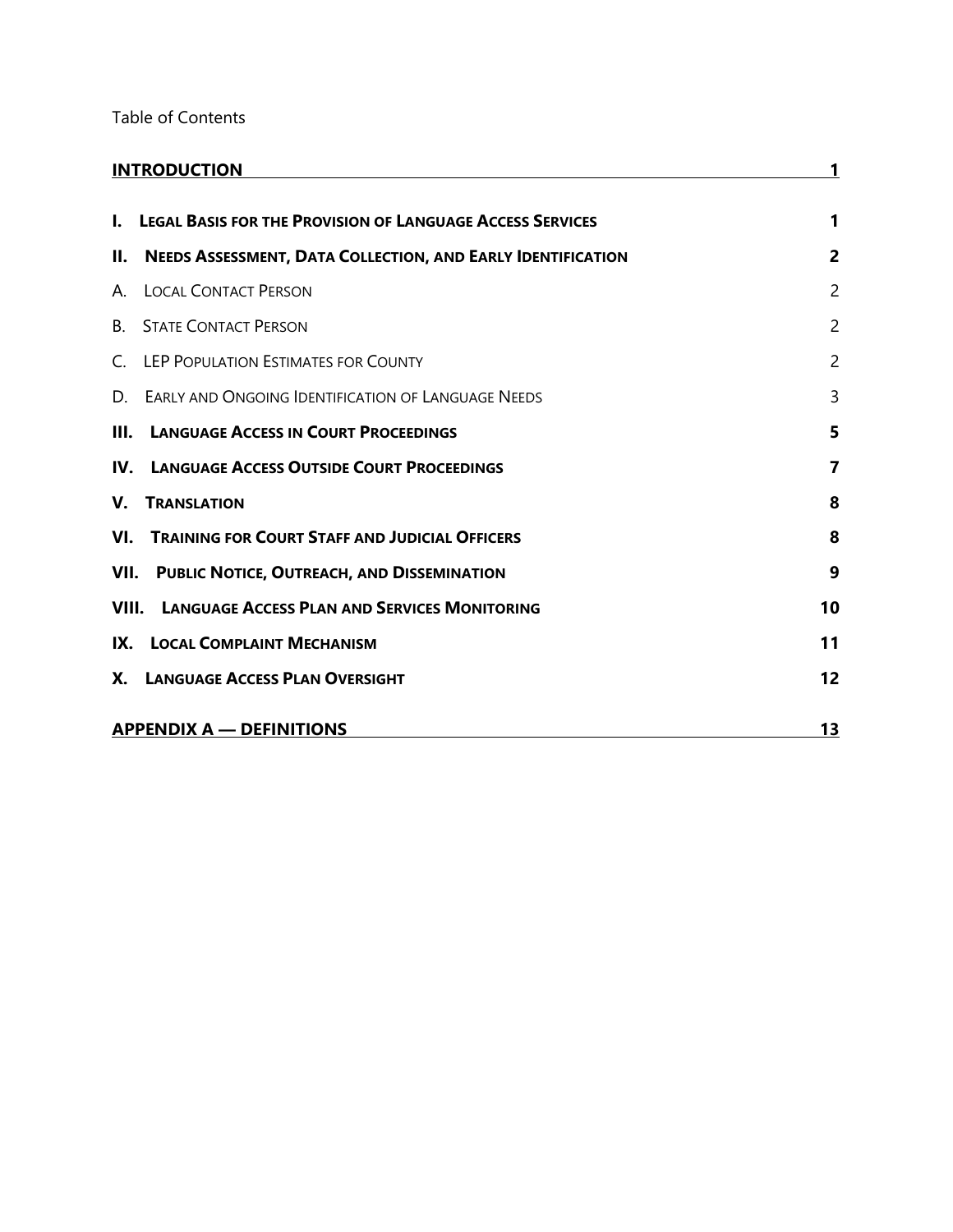## Introduction

This Language Access Plan (LAP) for the ADAMS COUNTY SUPERIOR COURT  $\qquad$  , establishes the local operational plan, guidelines, and procedures for the provision of high-quality, meaningful language access to all limited English proficient (LEP) and deaf and hard of hearing individuals accessing the Court and its services. It does so pursuant to the Indiana Supreme Court's Language Access Plan, which guides the language access best practices and procedures for the trial courts throughout the state's ninety-two counties. This local LAP serves as a guidance tool as each county works towards achieving best practices.

*This local LAP will be reviewed and updated every three years, and changes will be reported to the Indiana Judiciary so it may incorporate any necessary modifications to the Indiana judicial branch's LAP in its own five-year update, if appropriate.*

## **I. Legal Basis for the Provision of Language Access Services**

As delineated under the Language Access Plan for the Indiana judicial branch, federal and state laws establish this Court's obligation to provide meaningful language access to all LEP and deaf and hard of hearing court users. Specifically, under the Indiana Constitution<sup>1</sup> and Indiana statutory and case law, together with Title VI of the Civil Rights Act of 1964 $^{\rm 2}$  and the Omnibus Crime Control and Safe Streets Act of 1968, $3$  Department of Justice regulations, and the American with Disabilities Act of 1990, Indiana state courts must provide interpreters and language access to all LEP and deaf and hard of hearing individuals in civil and criminal court proceedings. The Indiana judicial branch's Rules of Court further address language access and interpreter provision under the Indiana Rules of Court Interpreter Code of Conduct and Procedure & Disciplinary Process for Certified Court Interpreters & Candidates for Interpreter Certification.<sup>4</sup>

 $1$  See Ind. Const. art. 1, §13.

<sup>2</sup> 42 U.S.C. § 2000d, et seq.

<sup>3</sup> 42 U.S.C. § 3789d.

<sup>&</sup>lt;sup>4</sup> For a thorough discussion of the legislative framework applicable to the provision of language access in the Indiana Judiciary generally, and this Court specifically, see the Language Access Plan for the Indiana Judicial Branch, adopted by the Indiana Supreme Court in February 2019.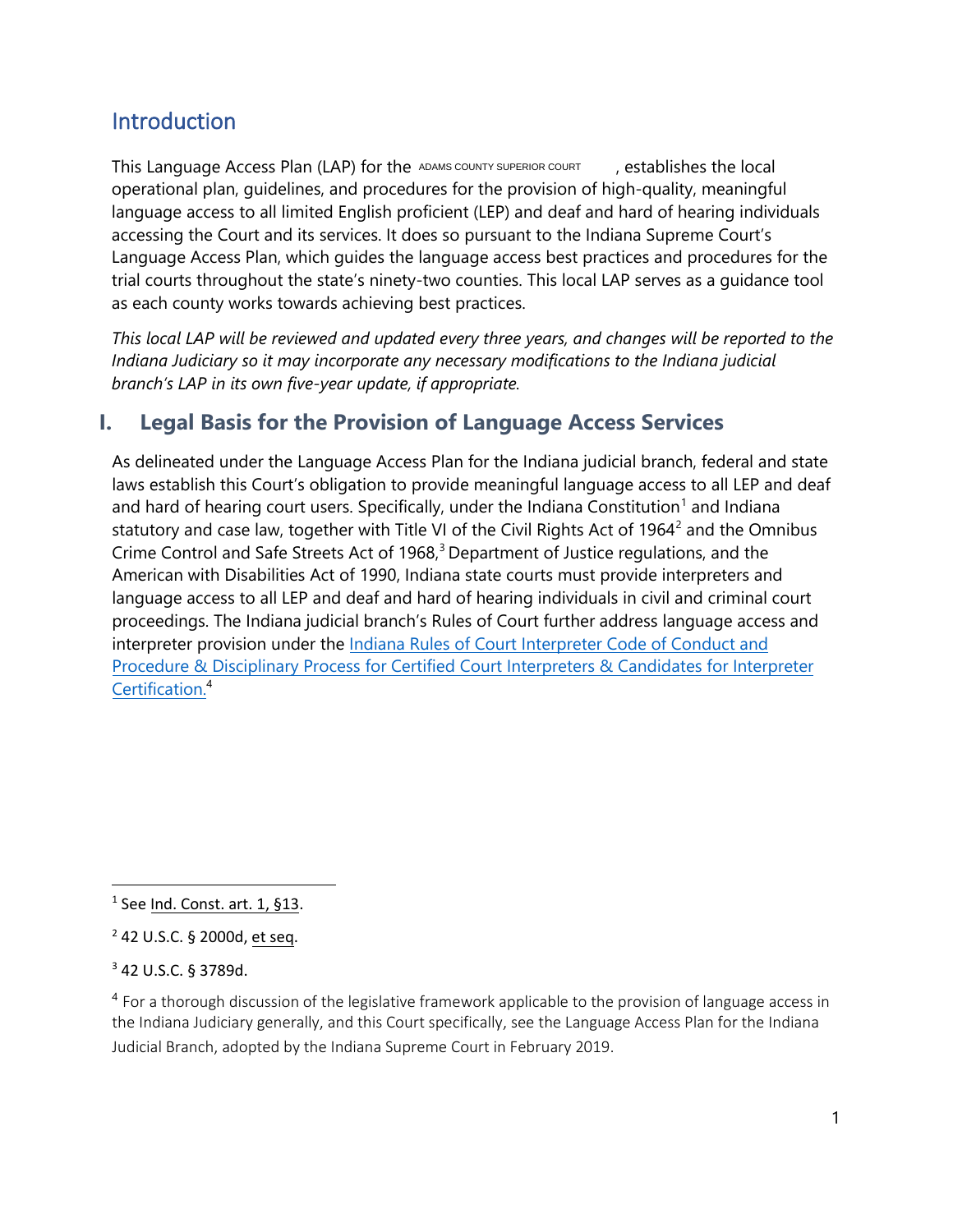## **II. Needs Assessment, Data Collection, and Early Identification**

#### **A. Local Contact Person**

The staff persons designated to coordinate all language assistance services for the . ADAMS COUNTY SUPERIOR COURT

| Contact 1                          |                        |                                                                |       |                              |                                          |     |       |  |
|------------------------------------|------------------------|----------------------------------------------------------------|-------|------------------------------|------------------------------------------|-----|-------|--|
| Name                               | Carrie Freeman         |                                                                |       | Court Administrator<br>Title |                                          |     |       |  |
| Telephone                          | 724-5347               |                                                                |       |                              | Email address<br>cfreeman@co.adams.in.us |     |       |  |
| Office address<br>122 S 3rd Street |                        |                                                                |       |                              |                                          |     |       |  |
| City                               | Decatur                |                                                                | State | IN                           |                                          | Zip | 46733 |  |
| Contact 2                          |                        |                                                                |       |                              |                                          |     |       |  |
| Name                               | <b>Marilyn Andrews</b> |                                                                | Title | <b>Court Reporter</b>        |                                          |     |       |  |
| 724-5347<br>Telephone              |                        | Email address<br>$\sqrt{\frac{m}{m}}$ mandrews @co.adams.in.us |       |                              |                                          |     |       |  |
| 122 S 3rd Street<br>Office address |                        |                                                                |       |                              |                                          |     |       |  |
| City                               | Decatur                |                                                                | State | IN<br>Zip<br>46733           |                                          |     |       |  |

#### **B. State Contact Person**

For questions about interpretations and translations, contact Lun Pieper, Attorney, Office of General Counsel, 251 N. Illinois Street, Suite 1600, Indianapolis, IN 46204. Phone: 317-233-3362; e-mail: lun.pieper@courts.in.gov.

#### **C. LEP Population Estimates for County**

\*This information can be found on the Indiana Supreme Court's Language Access Page, by simply selecting your county from the drop-down list\*.

| County data                |        |                                |       |                          |      |
|----------------------------|--------|--------------------------------|-------|--------------------------|------|
| Total county<br>population | 31,300 | Total LEP county<br>population | 2,225 | LEP county<br>percentage | 7.11 |

\*This information should be reported based on county experience

| Top 5 languages spoken by individuals who identify as LEP |
|-----------------------------------------------------------|
| 1. Spanish                                                |
| 2. Burmese                                                |
| 3. ASL                                                    |
| 4. Russian                                                |
| 5. German                                                 |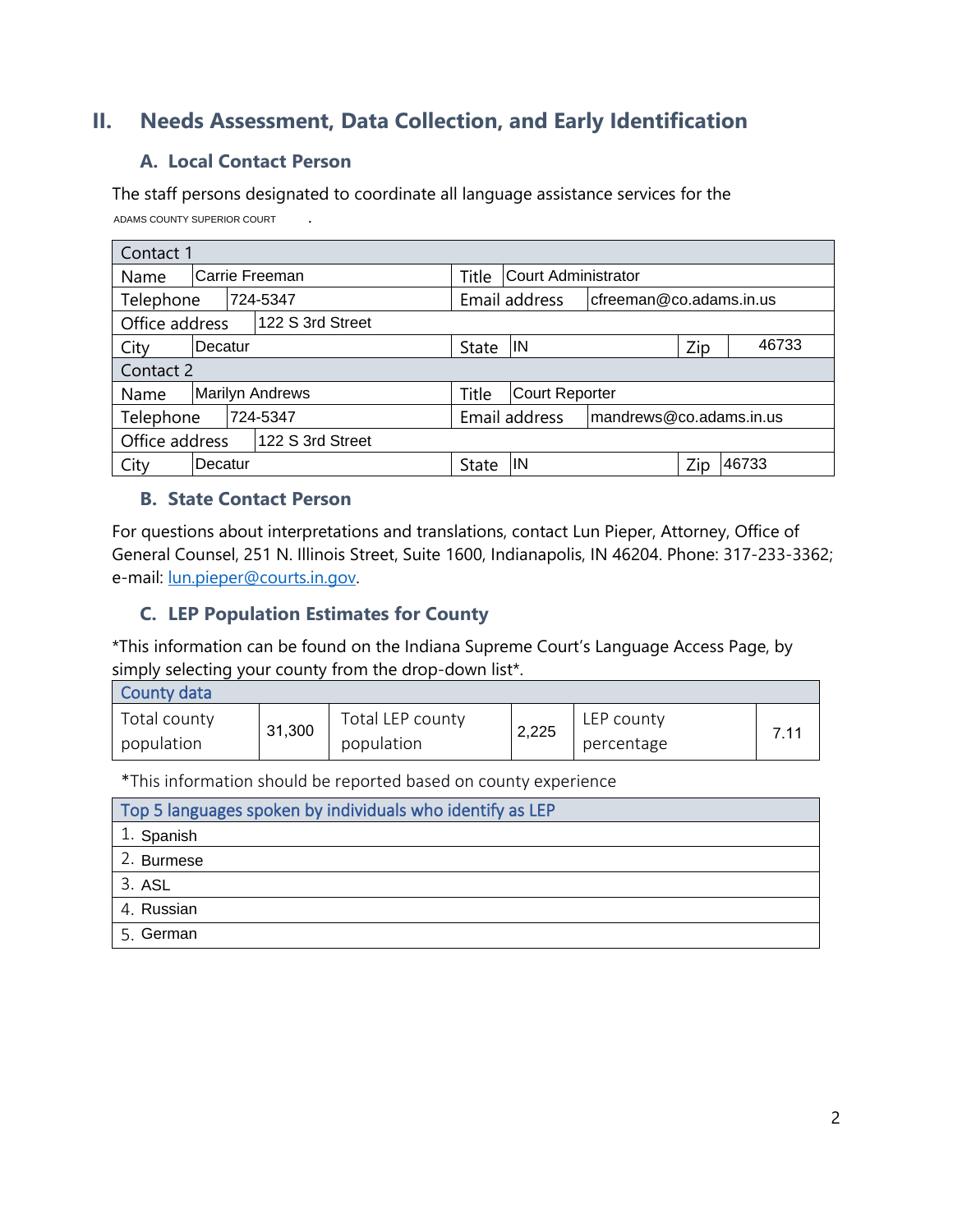#### **D. Early and Ongoing Identification of Language Needs**

#### **1. Points of Contact Between the Public and the Court**

There are several points of contact between LEP and deaf and hard of hearing court users and . The most common points of contact are: [Check all that apply] the ADAMS COUNTY SUPERIOR COURT

| Security screening at courthouse entrance(s)                                       |
|------------------------------------------------------------------------------------|
| Enter Court address: 122 S 3rd Street, Decatur IN 46733                            |
| Clerk's office(s) and counter(s)                                                   |
| Located at: 112 S 2nd Street, Decatur IN 46733                                     |
| Records office(s):                                                                 |
| Located at:                                                                        |
| Jury office(s) and jury summons:                                                   |
| Located at:                                                                        |
| Cashier(s):                                                                        |
| Located at:                                                                        |
| Alternative dispute resolution program(s), including mediation:                    |
| Located at:                                                                        |
| Probation department(s) and related services:                                      |
|                                                                                    |
| Located at: upstairs at 122 S 3rd Street, Decatur IN 46733                         |
| Courtroom(s) at the following courthouse(s):                                       |
| List Court Houses:                                                                 |
|                                                                                    |
| Self-service legal center(s) and related services:<br>Located at:                  |
|                                                                                    |
| Law library (ies) and related services:<br>Located at:                             |
|                                                                                    |
| Website available at:                                                              |
| Enter URL:                                                                         |
| The Court's telephone system and assistance:<br>Enter phone number: (260) 724-5347 |

#### **2. Tools for Early Identification of Language Needs**

has in place the following mechanisms for the identification of a court user's language access needs as early in the process as possible. [Check all that apply] The ADAMS COUNTY SUPERIOR COURT

a. Self-identification of needs

 $\mathbf{v}$ 

Language identification guides at all points of contact in eighty languages as well as ten indigenous languages spoken in Mexico and Central America and twenty-five ethnic languages of Myanmar/Burma.

Multilingual signage to notify members of the public their right to request an interpreter or other language assistance during their contact with the Court.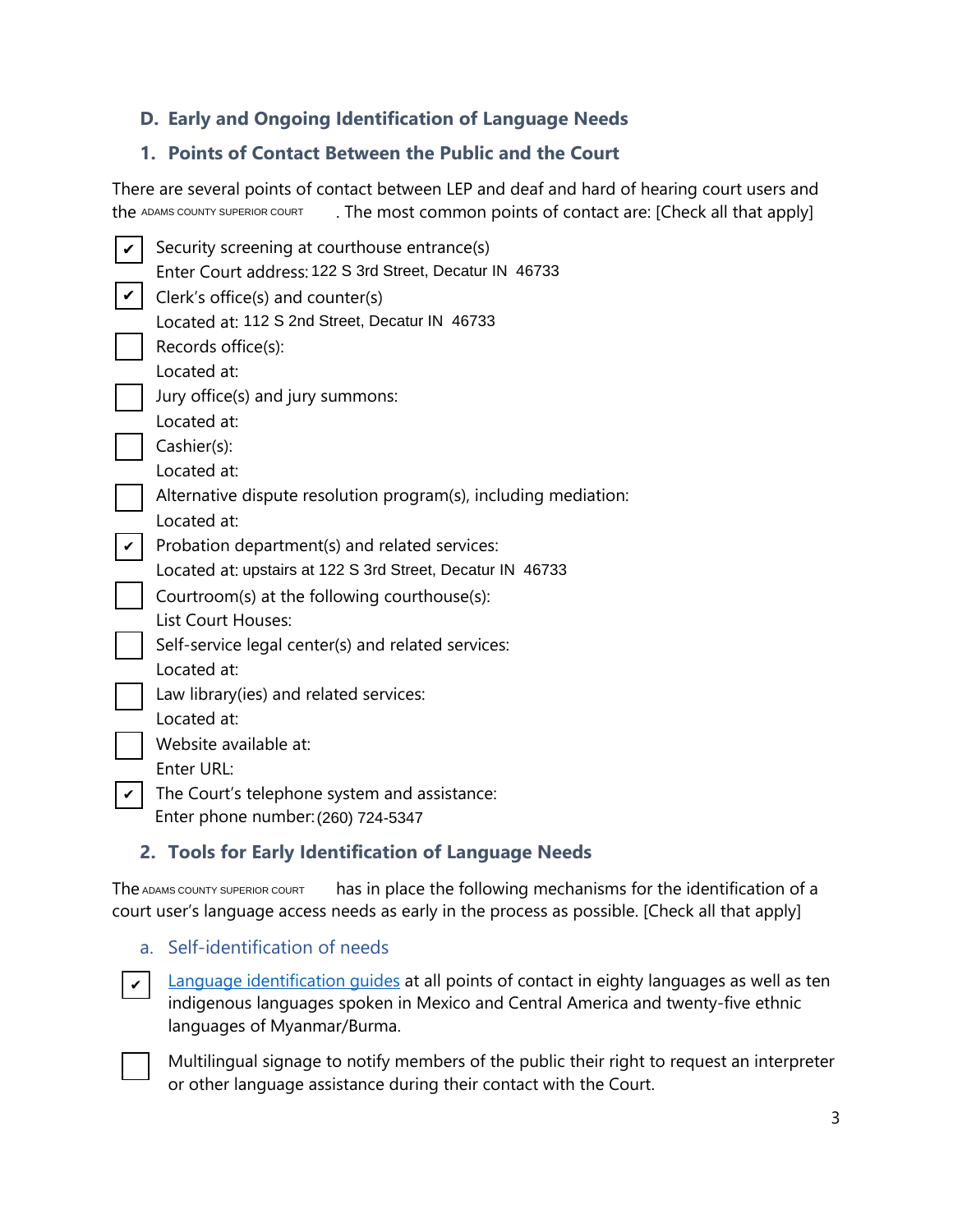A multilingual notice on the Court's website, informing LEP and deaf and hard of hearing persons of their right to language access services at any point during their contact with the Court. Enter URL:



Other: *[Add any additional mechanism for self-identification for LEP and deaf and hard of hearing persons]*

The Court is notified by the jail at the time of arrest if the LEP will need an interpreter for the court proceedings.

b. Court staff and judicial officer identification of needs

For all court staff and judicial officers, when it appears that an individual has difficulty communicating due to a language barrier, the following are available: [Check all that apply]



Hard copies of the *language identification guides* booklets at their work locations.

Ease of access to the online version of language identification quides.

#### c. Case management system tracking of needs

The ADAMS COUNTY SUPERIOR COURT maintains case and party related records in the following manner: [Check all that apply]

 $\vee$ 

✔

An electronic court-wide case management system, such as Odyssey, that allows tracking of a party's language needs identification within a case or proceeding and by individual, should he or she be involved in another case in the future.

An electronic court-wide case management system, such as Odyssey, that permits the Court to share information with other courts employing the same management system to identify language needs of a court user in another court when necessary.

Electronic case files and records, not part of a court-wide system. While it allows for tracking language access needs by case number and/or case name as the information is inputted by court staff, it does not automatically cross-reference the system to track language needs by party name should that same individual be involved in another case.

- Because of the inability to track language needs by party name, the will institute procedures for court staff to manually search the system by party when a new case filing occurs to obtain any relevant language identification information. ADAMS COUNTY SUPERIOR COURT
- As resources permit, ADAMS COUNTY SUPERIOR COURT will develop policies and procedures for modifying or updating the existing electronic record system to allow for tracking of language needs by case and party. ADAMS COUNTY SUPERIOR COURT

Paper case files and records. The Court is unable to cross-reference party information, and the current system only allows the Court to ensure that case records clearly identify the involvement of an LEP or deaf and hard of hearing person in that case so that an interpreter or other language access service is provided at every stage of the proceeding in the case, as appropriate.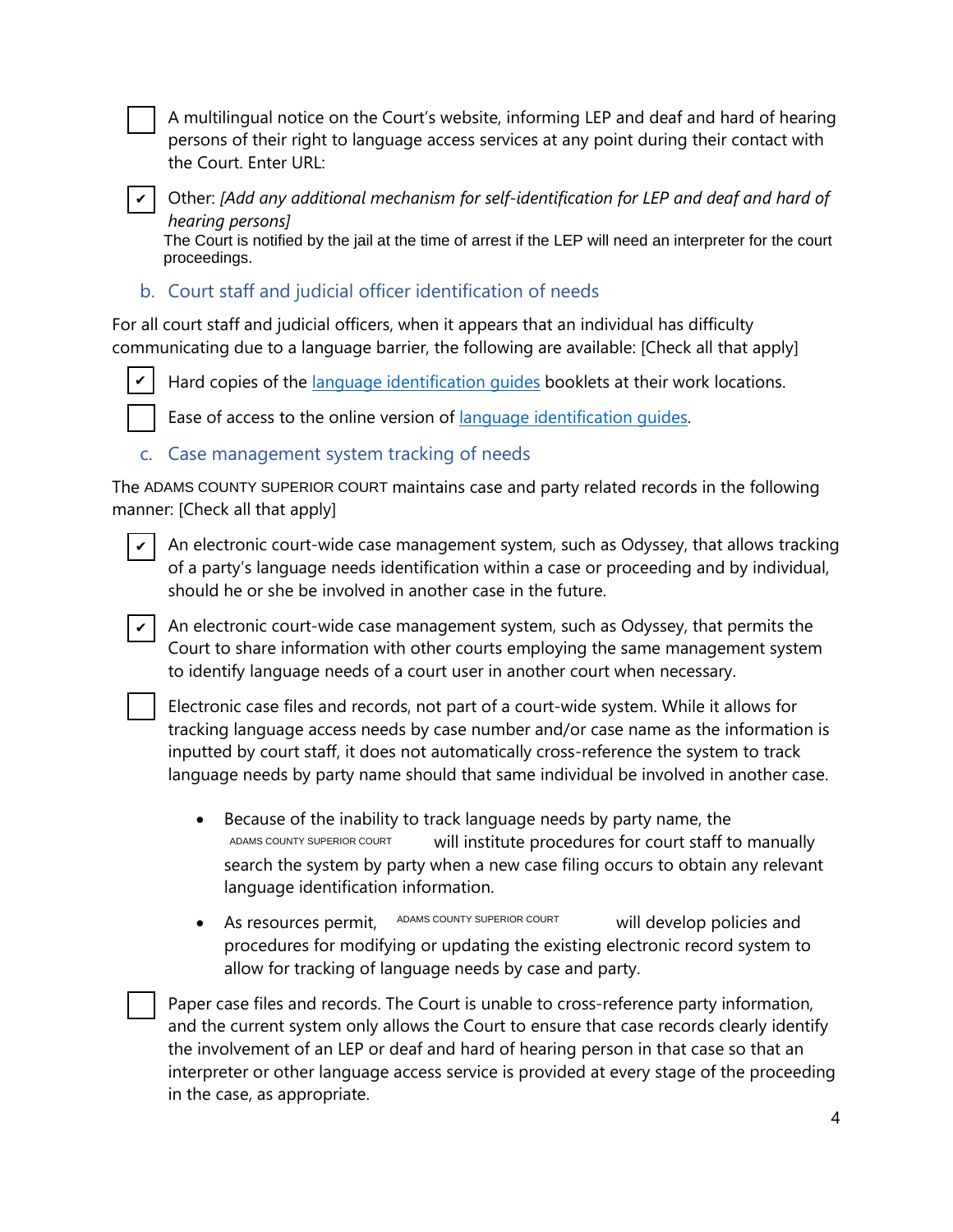- In order to facilitate identification of cases with a language access need, the ADAMS COUNTY SUPERIOR COURT will color-code or otherwise flag files where there is a language access need.
- Similarly, documentation will be inserted in the case file to ensure language access needs are identified appropriately.

Other: *[Add any additional method of tracking language need.]* 

#### d. Justice partners' identification and notification of needs

established informal, internal protocols with the various justice partners to ensure the earliest possible identification of the need for court interpreters and other language access services? Has the ADAMS COUNTY SUPERIOR COURT

**⊙** Yes O No

#### e. Additional tools for early identification of language access needs

has instituted the following additional mechanisms for the early and accurate identification of the need for language access services: [Check all that apply] The ADAMS COUNTY SUPERIOR COURT

 $\boldsymbol{\nu}$  | It is the policy of the ADAMS COUNTY SUPERIOR for all court clerks and other staff to inquire about the need for language access services for any party or witness.

The attorneys, advocates and justice partners for LEP and deaf and hard of hearing court users must alert the court the need for interpreters at the beginning stages of the case.



The ADAMS COUNTY SUPERIOR COURT notices include a cover sheet by court staff, informing parties of the availability of language access services and how to request those services.



Other: *[List any additional tools for early identification of language access needs.]*  ✔ Arrest information and many contact the Court themselves and let us know that they will need an interpreter and the Court schedules someone to be present at all hearings.

## **III. Language Access in Court Proceedings**

is responsible for the provision of interpreters for LEP and deaf and hard of hearing individuals involved in court proceedings. As such, the <u>ADAMS COUNTY SUPERIOR COURT</u> schedules and pays for interpreter services, using: [Check all that apply] The ADAMS COUNTY SUPERIOR COURT

Funds from the county.



Indiana Supreme Court Grant Funds

Court interpreters used by the Court include: [Check all that apply]



✔

Staff interpreters.

Freelance interpreters who contract directly with the Court.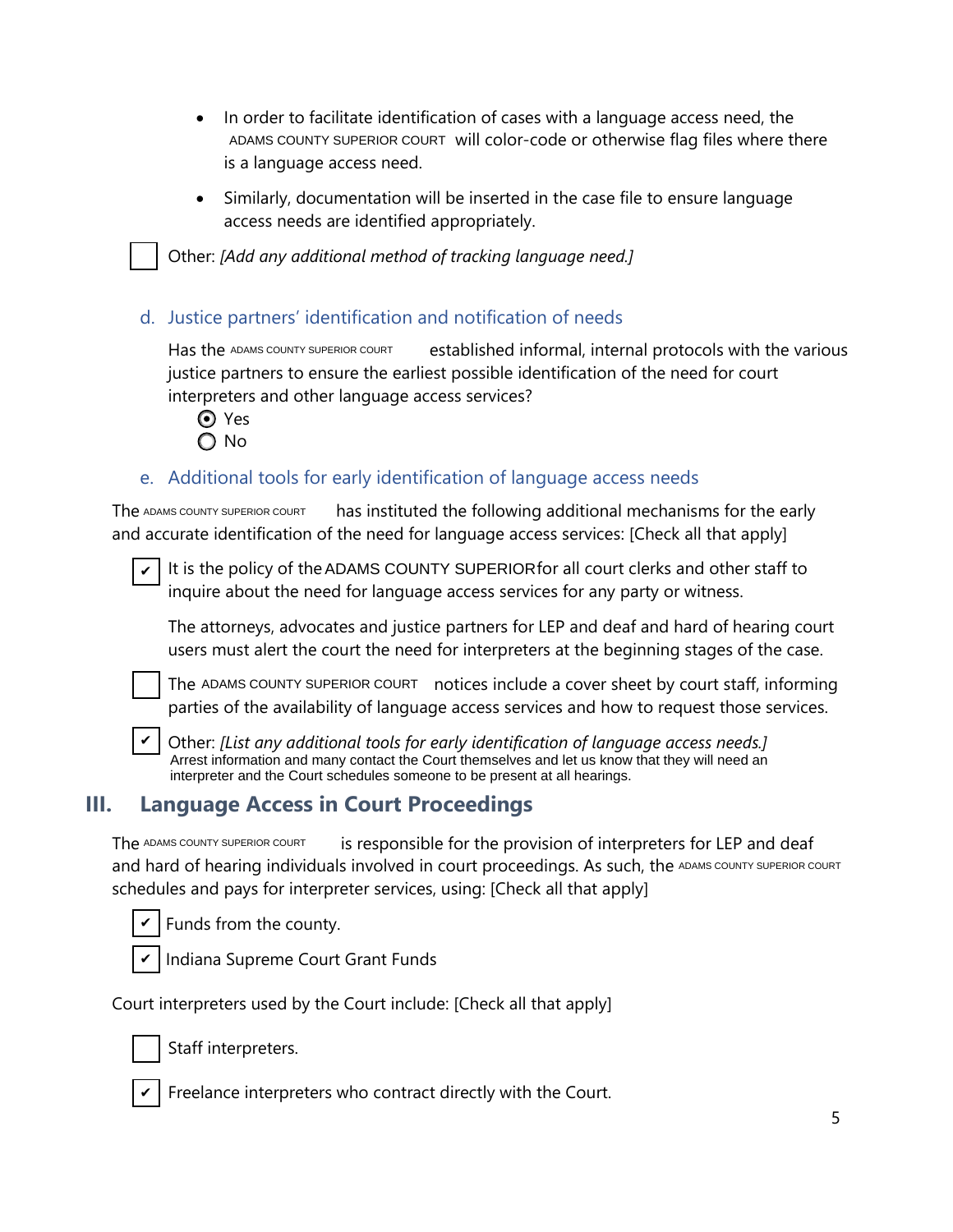Freelance interpreters provided through language service agencies who contract with the Court.



✔

 $\boldsymbol{\checkmark}$  | LanguageLine telephonic interpreters, paid for under the Indiana Supreme Court's master contract.

Telephonic interpretation services, other than LanguageLine, arranged and paid for directly by the Court, through the following agencies or services: *[List relevant agencies or services, if any, here.]*

Qualified video-remote interpreters provided through the following agencies or services: *[List relevant agencies or services, if any, here.]*

When necessary or convenient, the ADAMS COUNTY SUPERIOR COURT  $\qquad$  accesses the Supreme Court's online Certified or Qualified Interpreter Registry to locate credentialed interpreters.

The Court, when needed, obtains the help of the Office of Judicial Administration (IOJA) to locate an interpreter for languages of lesser diffusion.

The ADAMS COUNTY SUPERIOR COURT local policy for the provision of court interpreters in court proceedings is as follows: [Check all that apply]

Appoint only certified or otherwise qualified court interpreters, as recommended by the Indiana Supreme Court.

 $\mathcal{V}$ 

Prioritize the appointment of certified or otherwise qualified court interpreters whenever possible and, only after reasonable efforts have been made and have been unsuccessful, appoint a non-qualified interpreter.<sup>5</sup>

Regarding the provision of interpreters at the Court's cost or the cost of the LEP or deaf and hard of hearing party (or witness), the ADAMS COUNTY SUPERIOR COURT :



Appoints court interpreters for all LEP and deaf and hard of hearing litigants and witnesses at no cost to the party for both proceeding interpreter and defense interpreter.



Appoints court interpreters for all LEP and deaf and hard of hearing litigants and witnesses at no cost to the party only for proceeding interpreter.

<sup>&</sup>lt;sup>5</sup> By "qualified," this template LAP refers to the Supreme Court's Certification Program and guidelines as described on the judiciary's Court Interpreter Certification web page and in the Indiana Judicial Branch's Language Access Plan. See also Appendix A for definitions.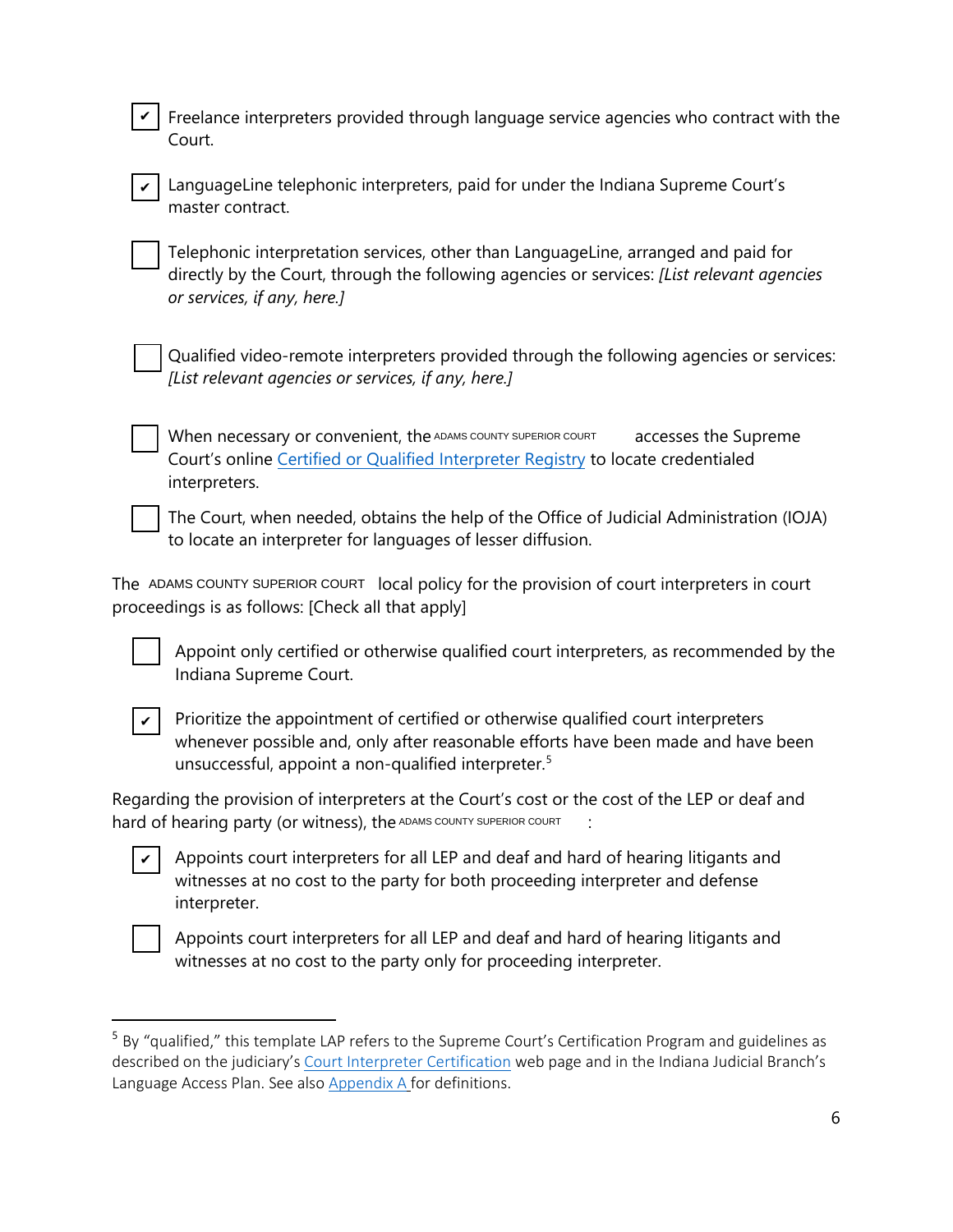Appoints court interpreters only for deaf and hard of hearing litigants or witnesses at no cost to the party. LEP parties must pay for their own interpreter (or witness interpreters) unless determined to be indigent.

follows the guidance provided by the Indiana Supreme Court through its Interpreter Services for Courts page, including policies regarding (1) when to request an interpreter; (2) proceedings for which a telephonic interpreter may be appropriate; (3) the use of qualified interpreters and avoidance of non-qualified individuals, such as family members, friends, minors, and bilingual staff or attorneys; and (4) payment of interpreters. To that end, in court proceedings, the ^DAMS COUNTY SUPERIOR COURT  $\quad$  's policy is to: [Check all that apply] The ADAMS COUNTY SUPERIOR COURT



 $\mathcal{\mathcal{L}}$  | Conduct a voir dire of an LEP or deaf and hard of hearing litigant or witness to ascertain, through open-ended questions in English, whether an interpreter may be required.



Provide in-person interpreters for more complex or evidentiary proceedings, including trials and guilty plea hearings.



 $\boldsymbol{\mathsf{v}}$  | Avoid the appointment of family members, friends, minor children, and bilingual staff or attorneys to interpret for a party or witness.



Appoint neutral persons who do not know the parties to interpret.

The ADAMS COUNTY SUPERIOR COURT abides by the <u>Interpreter Code of Conduct and Procedure</u> & Disciplinary Process for Certified Court Interpreters & Candidates for Interpreter Certification, of the Indiana Rules of Court. Therefore, if interpreter disciplinary or egregious performance must refer any matter involving a credentialed interpreter, or candidate for credentialing, to the Indiana Office of Judicial Administration (IOJA) within 180 days of the alleged misconduct. See Section VIII for more details on the handling of interpreter and other language access-related complaints. ISSUES arise, the ADAMS COUNTY SUPERIOR COURT

## **IV. Language Access Outside Court Proceedings**

With respect to points of contact with the Court outside of court proceedings, enumerated in Section II.B.1., the ADAMS COUNTY SUPERIOR COURT provides interpreters for deaf and hard of hearing court users when requested, through sign language interpreters, Certified Deaf Interpreters (CDI), or by providing assistive listening or other communication devices, as appropriate.

For LEP court users, the Court provides the following language access services: [Check all that apply]



**Language identification guides, as referenced above.** 



LanguageLine access for telephonic interpretation services.

Other telephonic interpreting service(s) contracted by the Court: [List agency(ies) here]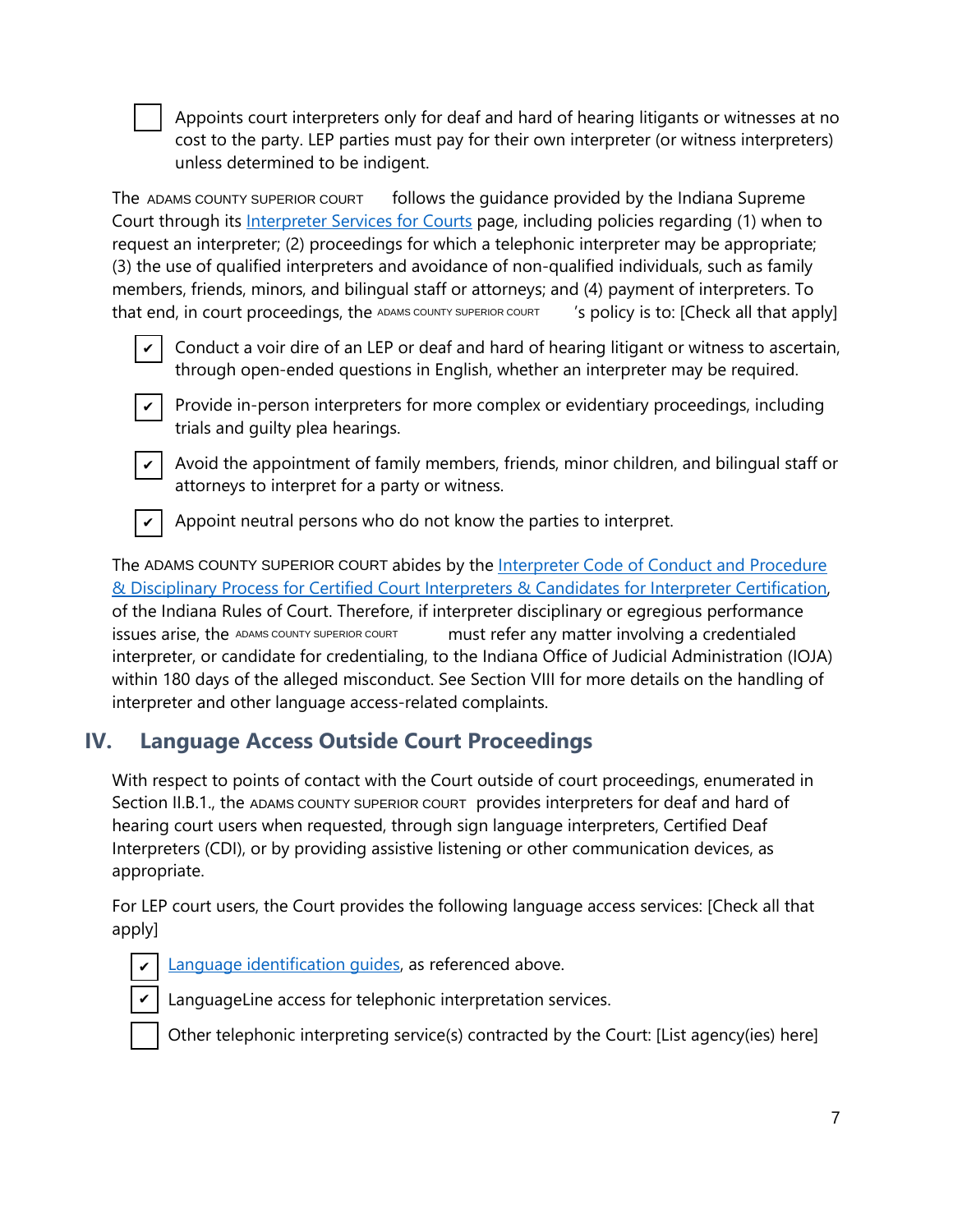Bilingual court staff to provide in-language assistance, currently in the following languages: [List languages available here]

If you checked the box above, does the Court assess bilingual proficiency of its staff?

Yes  $\odot$  No

Bilingual staff assistance or interpreters to enable participation in a court-ordered, courtoperated programs.<sup>6</sup>

Consideration by judicial officers of the language needs of a party before requiring, as part of a court order, participation in a non-court-operated program.

Translated information and court forms, other than those provided on the Indiana Legal Help web page, whether in writing, web-based, or audio/visual, as follows: [Describe what translated information is provided and how it may be accessed here.]

Other: [Add any additional mechanism providing language access outside court proceedings for LEP and deaf and hard of hearing persons here.]

## **V. Translation**

provide local translations of court materials, such as information, forms, and instructions? Does the ADAMS COUNTY SUPERIOR COURT

- Yes
- **⊙**No

#### **VI. Training for Court Staff and Judicial Officers**

provides the following training for its judicial officers, court employees, and court administrators, as a critical component of any language access plan and efforts to ensure meaningful language access for LEP and deaf or hard of hearing individuals to the Court: [Check all that apply] The ADAMS COUNTY SUPERIOR COURT



Indiana judicial branch language access policies and procedures.

Legal requirements under the ADA.

<sup>6</sup> Court-ordered, court-operated programs are those required for compliance with a court-ordered proceeding that are under the control of the court, such as mandatory mediation or settlement conference sessions.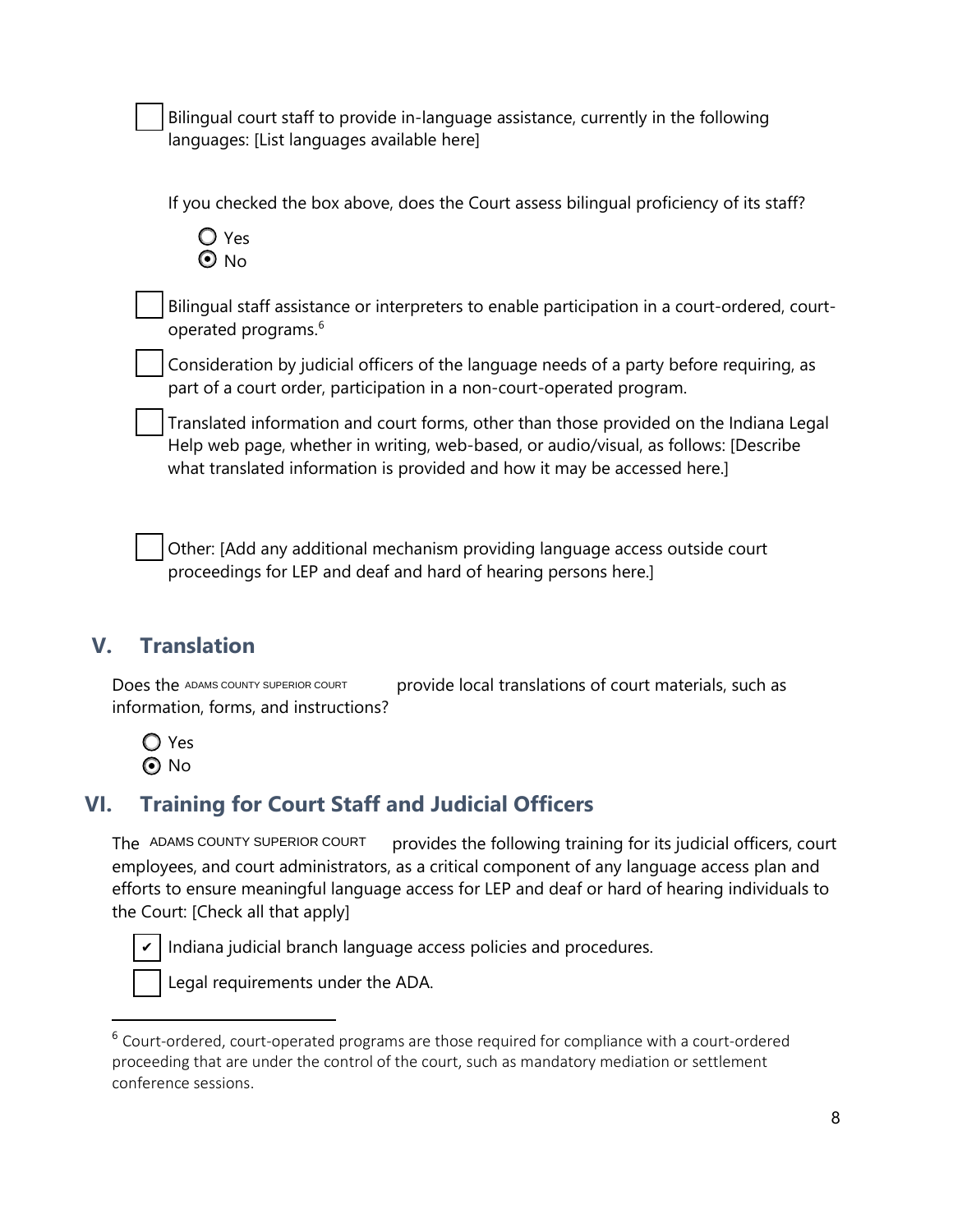|  | Local language access operational plan, quideline and procedures.                                                             |
|--|-------------------------------------------------------------------------------------------------------------------------------|
|  | Proper appointment of certified or qualified interpreters for all court proceedings.                                          |
|  | Role of an interpreter, modes of interpreting, and interpreter ethics and professional<br>standards.                          |
|  | How to voir dire a non-credentialed court interpreter.                                                                        |
|  | Courtroom management when interpreters are used.                                                                              |
|  | Use of remote technologies for interpreting.                                                                                  |
|  | Cultural competence.                                                                                                          |
|  | Other: [Enter other training here.]                                                                                           |
|  | Where available, training is offered as follows: [Check all that apply]                                                       |
|  | Mandatory, on a periodic basis, for all judicial officers.                                                                    |
|  | Mandatory, on a periodic basis, for all court staff and administrators.                                                       |
|  | Mandatory for all new employees.                                                                                              |
|  | Voluntary for all judicial officers.                                                                                          |
|  | Voluntary for all court staff and administrators.                                                                             |
|  | Available in person, on a regular basis.                                                                                      |
|  | Available on the Court's intranet or other online location.                                                                   |
|  | Available through the Court's designated language access coordinator, interpreter<br>coordinator, or other designated office. |
|  | Other: [Enter other training here.]                                                                                           |

## **VII. Public Notice, Outreach, and Dissemination**

This Language Access Plan is publicly available on the Court's website at: www.adams.in.us

The ADAMS COUNTY SUPERIOR COURT has provided notice of this LAP to all relevant stakeholders, justice partners, attorneys, and the public, as follows: [state the method notifying stakeholders of protocol here:]

As of this date, this information is not on the county website nor has it been provided to all relevant stakeholders, justice partners, attorneys, and the public.

The ADAMS COUNTY SUPERIOR COURT will continue to communicate on an ongoing basis with stakeholders, including LEP and deaf and hard of hearing persons, attorneys, justice partners, community-based organizations, and other interested organizations, about its provision of language access services.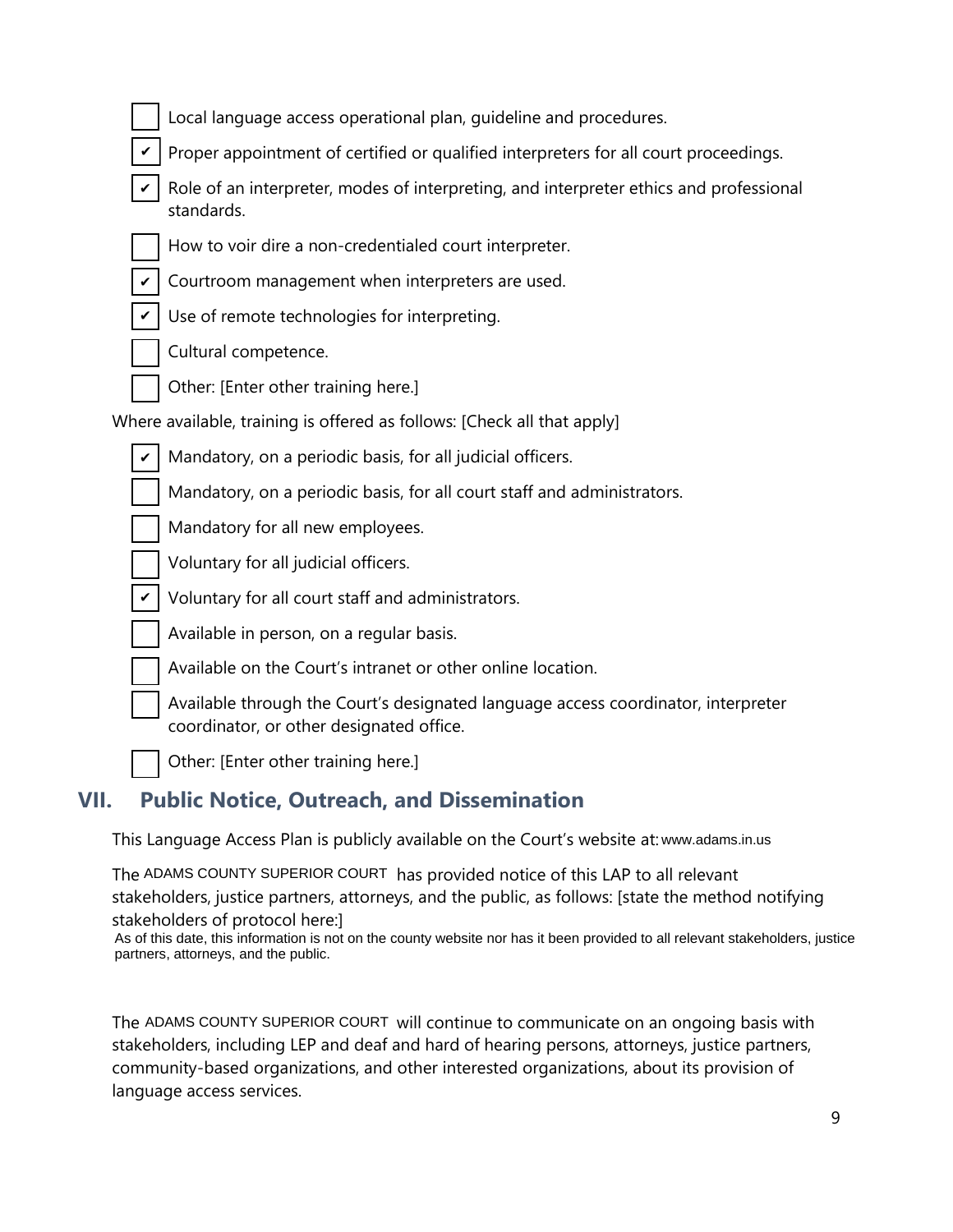To this end, the court will: [Check all that apply]



 $\checkmark$  | Collaborate with local bar associations, justice partners, and other relevant organizations to ensure distribution of information.

Translate outreach materials into [ Insert languages with high diffusion in the Court's area to which materials will be translated here.]

Use ethnic print and audio/visual media to communicate regarding its language access policies and administrative policies. The Court has identified the following ethnic print and audio/visual media outlets with whom it will collaborate: [Insert local, regional, and/ or statewide media outlets here.]

## **VIII. Language Access Plan and Services Monitoring**

In order to ensure the appropriate and successful implementation of this LAP, the ADAMS COUNTY SUPERIOR COURT has established the following systems for monitoring the Court's effectiveness in providing language access services to its LEP and deaf and hard of hearing users, and for identifying the need for adjustments and improvements:

On an annual basis, the ADAMS COUNTY SUPERIOR COURT will monitor the LAP's implementation by: [Check all that apply]

Gathering data regarding the provision of interpreters, interpreter hours, and interpreter billing, by case type and proceeding, and comparing it to prior usage through the mechanisms identified in Section II.A. of this plan.  $\vee$ 

Gathering data regarding the use of qualified interpreters and non-qualified interpreters to assess and improve, if necessary, the prioritization and use of qualified interpreters.

Collecting information on the number of continuances needed before obtaining an interpreter, and delays in processing of cases as a result of needing to obtain an interpreter, to determine efficiencies in early identification of interpreter need.

Soliciting feedback from justice partners, legal services programs, attorneys, bar associations, community-based organizations, representatives from immigrant and refugee communities, and the public at large regarding the implementation of the LAP.

Identifying areas for improvement (e.g., provision of interpreters, translations, the addition of bilingual staff, better communication to stakeholders regarding policies, better staff training, etc.) and for assistance from the IOJA and the Language Access Advisory Committee (such as translation assistance for statewide information, areas where interpreter orientations or certification requirements may be improved, language access planning, etc.).

Other: [[List any other methods of monitoring the LAP's implementation.]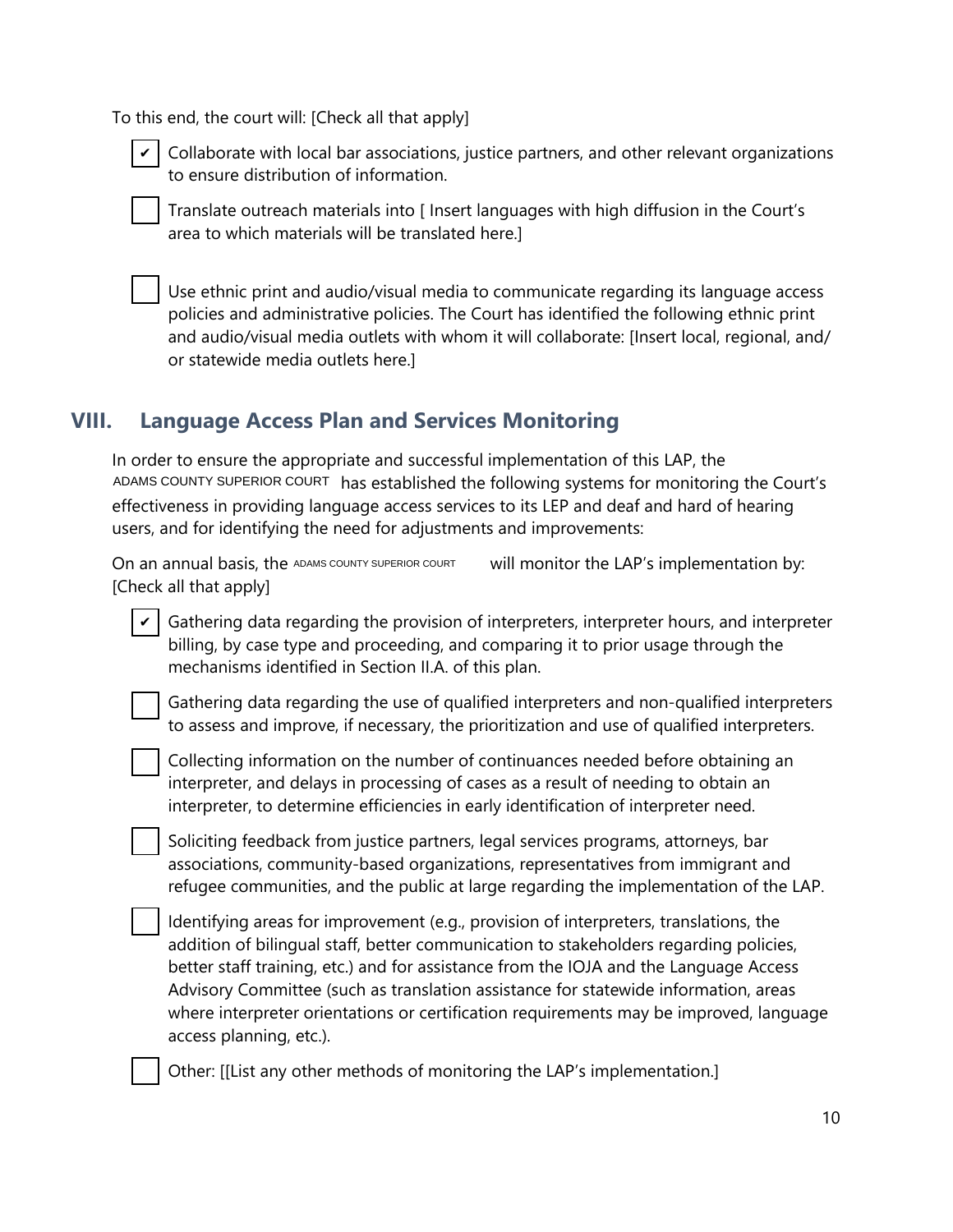## **IX. Local Complaint Mechanism**

Does the ADAMS COUNTY SUPERIOR COURT have a complaint form and a complaint mechanism to enable LEP and deaf and hard of hearing persons, their attorneys, justice partners, or any interested person to file a complaint for the failure to provide language access services or interpreter services, and/or regarding the quality of interpreter or other language access services provided?



Complaints may also be filed regarding the provision (or the failure to provide) and quality of the following language access services: translations, bilingual staff, web information, access to services, and other related services.

The complaint form and instructions are available at: [Check all that apply or fill in local information in "Other" if a complaint process is in place]

The Clerk's Office: The Language Access Coordinator/Interpreter Coordinator's office: The Court's Website: By calling: By mailing a request to: Other:

How many languages are the complaint form and instructions currently translated into?

List the languages the complaint form and instructions are translated into:

Any complaints filed about language access services provided at the <code>adams</code> county superior court will be investigated and resolved at the local court level. Complaints about interpreter performance or ethical violations by credentialed interpreters, or credentialing candidates, will be referred to the IOJA as the entity responsible for interpreter qualifications and ethical compliance. Complaints regarding non-credentialed interpreters (or credentialing candidates) will be investigated and resolved by the ADAMS COUNTY SUPERIOR COURT  $\qquad \qquad \ldots$ 

On a quarterly basis, the ADAMS COUNTY SUPERIOR COURT will forward a report to the IOJA regarding the complaints filed, whether resolved or not, at the local level. The intent of this report is merely to allow the IOJA to monitor the effectiveness of language access policies. The quarterly report will include the number of complaints, reasons for complaints, and resolutions (if any) of the complaints.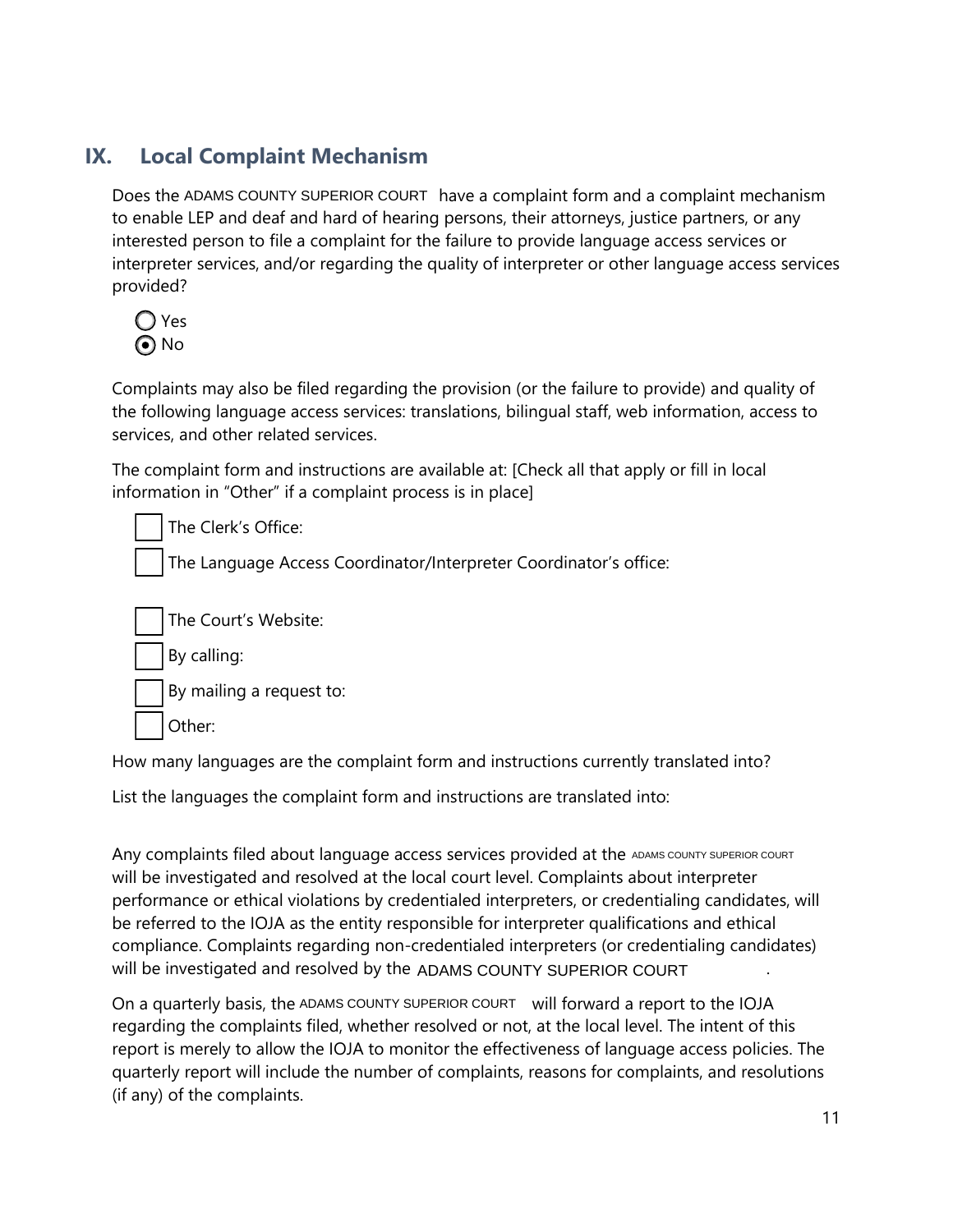## **X. Language Access Plan Oversight**

The following is/are the person(s) responsible for oversight of this LAP for the ADAMS COUNTY SUPERIOR COUI.

| Contact 1      |                                    |  |  |               |               |                         |  |     |       |
|----------------|------------------------------------|--|--|---------------|---------------|-------------------------|--|-----|-------|
| Name           | Carrie Freeman                     |  |  |               | Title         | Administrator           |  |     |       |
|                | Telephone (260) 724-5347           |  |  |               | Email address | cfreeman@co.adams.in.us |  |     |       |
|                | 122 S 3rd Street<br>Office address |  |  |               |               |                         |  |     |       |
| City           | Decatur                            |  |  |               | State IN      |                         |  | Zip | 46733 |
|                | Contact 2 (Optional)               |  |  |               |               |                         |  |     |       |
| Name           |                                    |  |  |               | Title         |                         |  |     |       |
| Telephone      |                                    |  |  | Email address |               |                         |  |     |       |
| Office address |                                    |  |  |               |               |                         |  |     |       |
| City           |                                    |  |  |               | <b>State</b>  |                         |  | Zip |       |

| Submitting Officer's Name CARRIE FREEMAN |                            |
|------------------------------------------|----------------------------|
| <b>Submitting Officer's Title</b>        | <b>Court Administrator</b> |

151 Carrie Freeman

Submitting Officer's Signature

Date September 23, 2020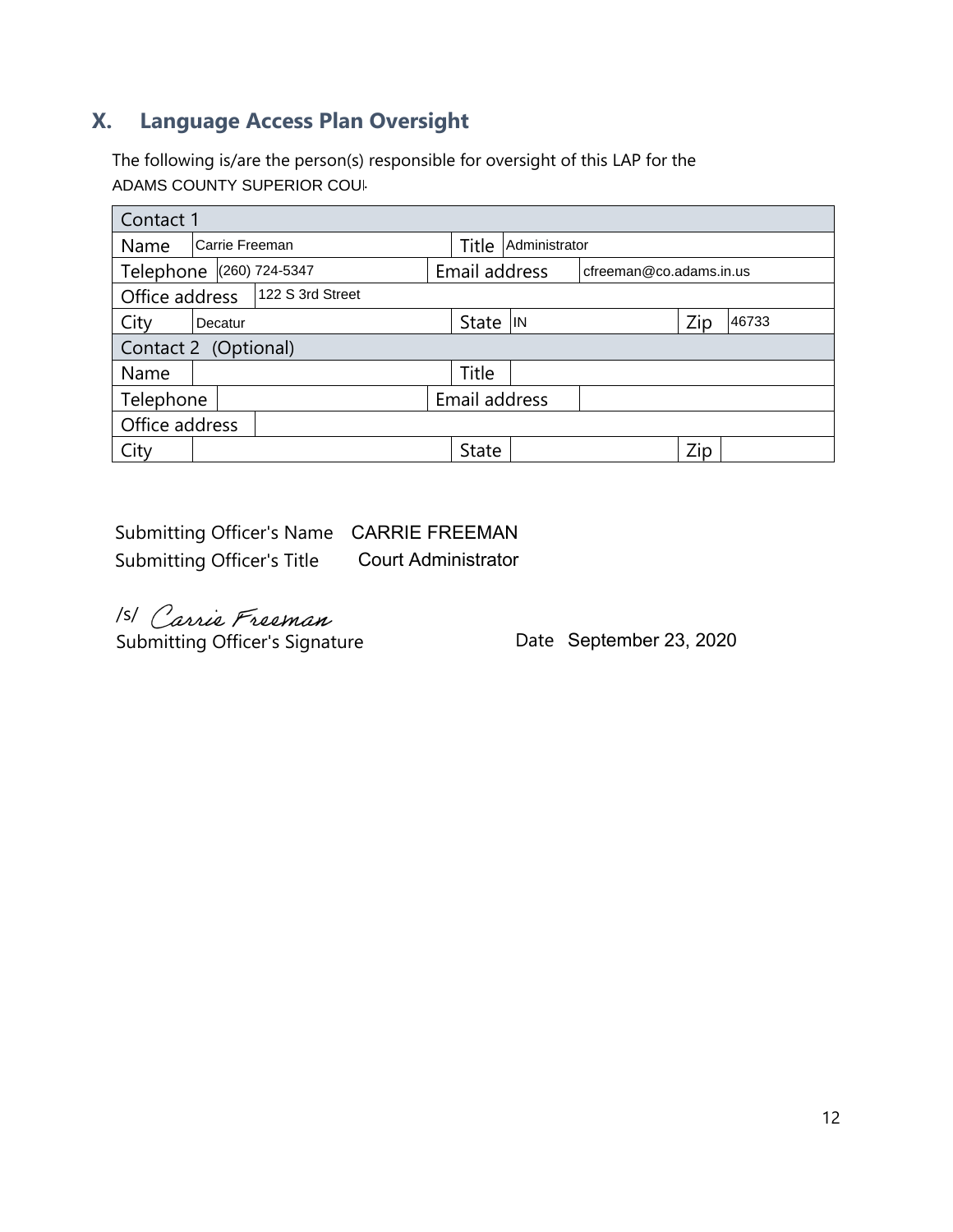## Appendix  $A -$  Definitions<sup>7</sup>

- 1. *Direct "In-Language" Communication* Monolingual communication in a language other than English between a multilingual staff and an LEP person (e.g., Korean to Korean).
- 2. *Effective Communication* Communication sufficient to provide the LEP individual with substantially the same level of access to services received by individuals who are not LEP. For example, staff must take reasonable steps to ensure communication with an LEP individual is as effective as communications with others when providing similar programs and services.
- 3. *Interpretation*  The act of listening to a communication in one language (source language) and orally converting it to another language (target language) while retaining the same meaning.
- 4. *Language Assistance Services* Oral and written language services needed to assist LEP individuals to communicate effectively with staff, and to provide LEP individuals with meaningful access to, and an equal opportunity to participate fully in, the services, activities, or other programs administered by an agency or department that receives federal assistance.
- 5. *Limited English Proficient (LEP) Individuals* Individuals who do not speak English as their primary language and who have a limited ability to read, write, speak, or understand English. LEP individuals may be competent in English for certain types of communication (e.g., speaking or understanding), but still be LEP for other purposes (e.g., reading or writing).
- 6. *Meaningful Access* Language assistance that results in accurate, timely, and effective communication at no cost to the LEP individual. For LEP individuals, meaningful access denotes access that is not significantly restricted, delayed, or inferior as compared to programs or activities provided to English proficient individuals.
- 7. *Multilingual Staff or Employee* A staff person or employee who has demonstrated proficiency in English and reading, writing, speaking, or understanding at least one other language as authorized by his or her component. For LEP individuals, meaningful access denotes access that is not significantly restricted, delayed, or inferior as compared to programs or activities provided to English proficient individuals.
- 8. *Primary Language* An individual's primary language is the language in which an individual most effectively communicates.
- 9. *Program or Activity* The term "program or activity" and the term "program" mean all the operations of an agency or department that receives federal assistance.

 $<sup>7</sup>$  These definitions are provided by the Department of Justice on their own Department of Justice</sup> Language Access Plan (March 2012) available at:

https://www.justice.gov/sites/default/files/open/legacy/2012/05/07/language-access-plan.pdf (archived at https://perma.cc/X97B-5YQ6).